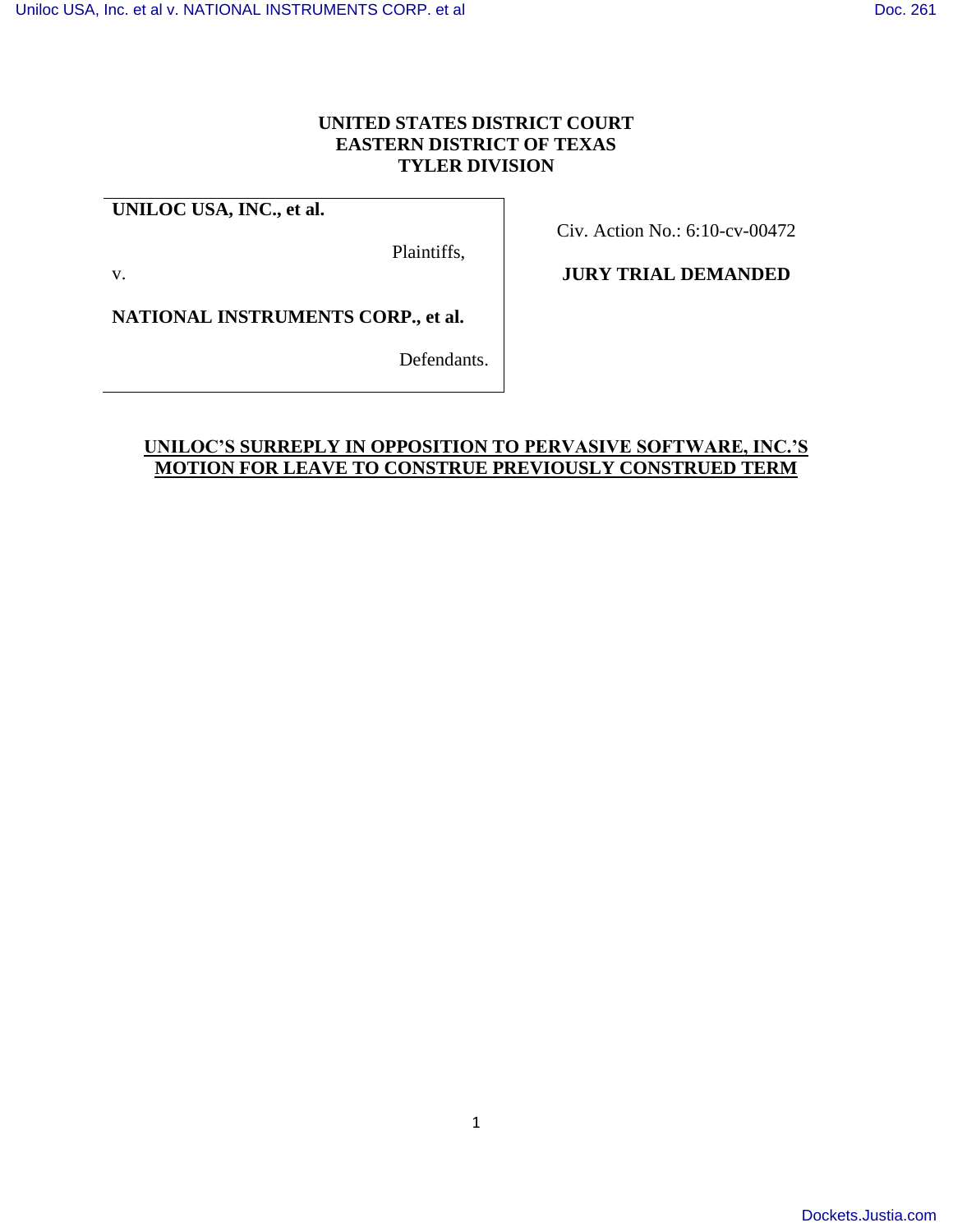In its Motion, Pervasive seeks to have the Court revisit the Federal Circuit"s construction of "licensee unique ID" based on previously considered prior art. Specifically, Pervasive alleges that the teachings of Wolfe provide a basis for advocating a narrow construction that excludes the use of "software serial numbers." However, as Uniloc previously pointed out, the Federal Circuit considered Wolfe in discussing the proper claim construction. Additionally, the Federal Circuit stated that "Uniloc has raised a genuine issue of material fact as to infringement given that its proffered evidence that Microsoft's Product Activation system inputs non-platformrelated information unique to a user, such as the Product Key, to generate what might qualify as a licensee unique ID, the hash value." *Uniloc USA, Inc. v. Microsoft Corp.*, 290 Fed. App"x 337, 344 (Fed. Cir. 2008) ("Uniloc I").<sup>1</sup> This observation undercuts Pervasive's good cause argument. Instead of addressing the conflict with the Federal Circuit's opinion, Pervasive's Reply deflects and attempts to distort the reexamination history, in particular the Notice of Intent to Issue Reexamination Certificate ("NIIRC"), as a means to continue its lone crusade<sup>2</sup> to alter the Federal Circuit"s construction. However, Pervasive still has not satisfied the good cause threshold for reconsidering previously construed terms.

#### **I. PERVASIVE'S REVISED BASIS FOR RE-CONSTRUING "LICENSEE UNIQUE ID" IS NOT SUPPORTED BY THE EXAMINER'S REASONS FOR ALLOWANCE.**

Pervasive conclusorily and incorrectly asserts that "Uniloc seeks to...advocate a narrow construction before the Patent Office to avoid prior art..."<sup>3</sup> Telling is the fact that Pervasive does not cite to any part of the reexamination history to support this allegation. Nor can it. As is detailed in Uniloc"s opening brief on claim construction, Uniloc"s reexamination efforts focused on educating the Examiner regarding what is (and what is not) taught in the prior art and the

l

<sup>&</sup>lt;sup>1</sup> See also Opposition (Dkt. No. 251) at pp. 3-4.

<sup>&</sup>lt;sup>2</sup> Uniloc notes that no other defendant in any of the Uniloc cases has joined Pervasive.

 $3$  Reply (Dkt. No. 254) at p. 2.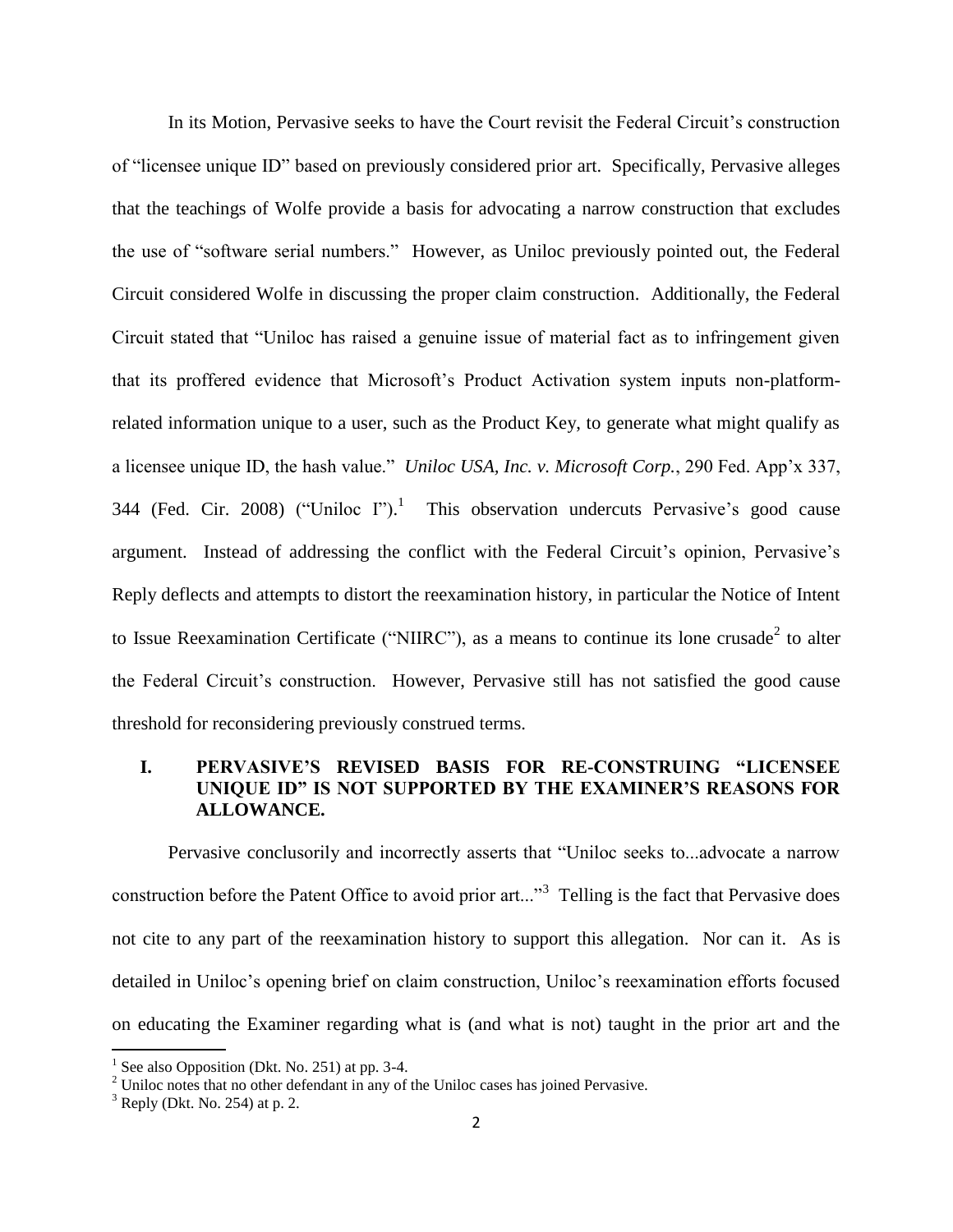technical infeasibility of combining certain references. $4$  Once the Examiner's technical misunderstandings were brought to light, he abandoned his rejections. Importantly, at no time did Uniloc advocate for a specific construction, much less the one proposed by Pervasive, to overcome any prior art. Uniloc relied on the construction of "licensee unique ID" as affirmed by the Federal Circuit.

Pervasive would have this Court believe that the Patent Office adopted a specific construction for "unique licensee ID." This is not accurate. In his Reasons for Allowance, the

Examiner explicitly acknowledged that

During reexamination, claims are given the broadest reasonable interpretation consistent with the specification and limitations in the specification are not read into the claims (*In re Yamamoto,* 740 F.2d 1569, 222 USPQ 934 (Fed. Cir. 1984)). Where there exists a final decision by the Court of Appeals for the Federal Circuit regarding the construction of claims, an interpretation is not reasonable where it is inconsistent with that decision.<sup>5</sup>

The Examiner went on to state that

The licensee unique ID generated by the means recited in each of the claims must be derived from at least [sic] piece of information that is specific to the user, such as name, billing information, or product information unique to the instantiation [sic]<sup>6</sup> entered by the user. The information cannot be specific to the computer or independently generated by the computer.<sup>7</sup>

The Federal Circuit has affirmed that a "licensee unique ID" is "a unique identifier

associated with a licensee." *See Uniloc USA, Inc. v. Microsoft Corp.*, 632 F.3d 1292, 1399-1300

(Fed. Cir. 2011) ("Uniloc II"). Further, the Federal Circuit explained that "the licensee unique

ID cannot be based *solely* on platform related user information" and that licensee unique ID is a

 $\overline{\phantom{a}}$ 

<sup>4</sup> See Dkt. No. 257.

<sup>&</sup>lt;sup>5</sup> Exh. D at UNI076154 (copy of Notice of Intent to Issue Reexamination Certificate) (emphasis added).

<sup>&</sup>lt;sup>6</sup> It is believed that the Examiner meant to state "installation."

 $<sup>7</sup>$  Id. Furthermore, to the extent Pervasive is now seeking to have the Court adopt this statement, Uniloc notes this</sup> portion of the NIIRC appears to form the basis for the Group B Defendants" alleged disclaimer, which is the subject of the claim construction briefing. See Dkt. No. 258. Ironically, Pervasive does not appear to be part of the Group B Defendants. See Dkt. 247-2 (Exhibit B to P.R. 4-3 Statement) at p. 16.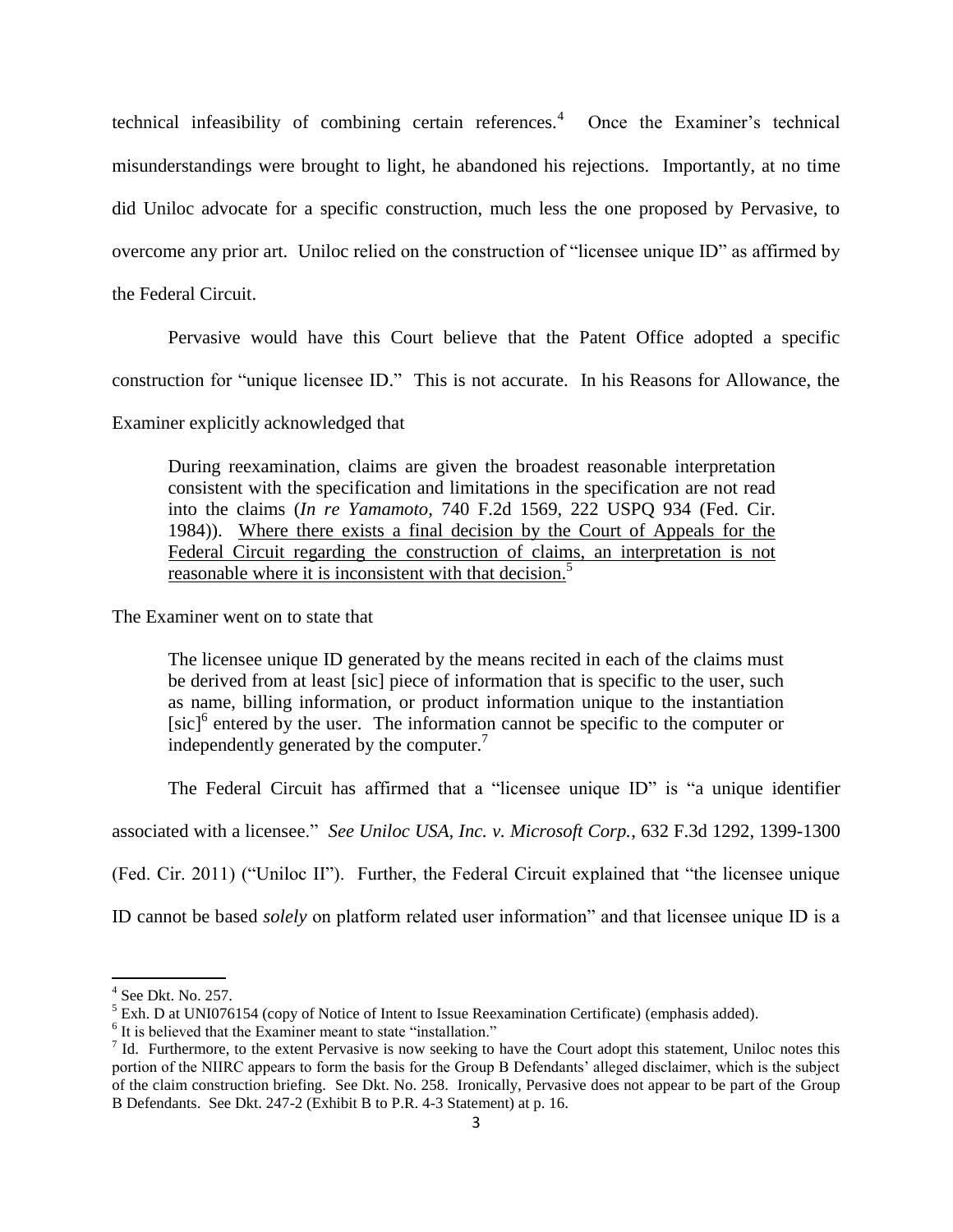"unique identifier *associated with* the licensee that can be, *but is not limited to*, personally identifiable information about the user of licensee." *Uniloc I*, 290 Fed. App'x at 344. The Examiner"s statement that the licensee unique ID cannot be derived from information "*specific to* the computer or independently generated by the computer" conflicts with the Federal Circuit"s observation that it cannot be derived *solely from* such information. Additionally, the difference in using information *associated with* a user as opposed to information *specific to* a user in generating a "licensee unique ID" was heavily contested in the Microsoft litigation. The Federal Circuit ultimately concluded that information "associated with the user" is the proper standard.

Uniloc does not believe that the Examiner purposefully departed from the Federal Circuit"s established construction, but was unfortunately imprecise in his choice of words, which led to the inconsistency with the Federal Circuit's interpretation. Yet Pervasive appears to believe that the Examiner's statement provides it with good cause to abandon the Federal Circuit's construction in favor of its construction forbidding "software serial number(s)." However, the Examiner's statement does not mention "software serial numbers." More importantly, the "product information unique to the [sic] instantiation" portion of the Examiner's statement comports with the Federal Circuit's observation that a "licensee unique ID" may be based on "Product Keys," and is fatal to Pervasive's argument that the Examiner's statement somehow provides support to discard or modify the Federal Circuit's construction.

#### **II. THE ROSENBLATT DECLARATION DOES NOT PROVIDE PERVASIVE WITH GOOD CAUSE**

Pervasive grossly mischaracterizes Paragraph 22 of the Rosenblatt declaration, which was submitted in connection with Uniloc's reply to the first reexamination office action. As pointed out in Uniloc"s Opposition, which Pervasive conveniently ignores in its Reply, Mr. Rosenblatt ultimately decided, in the very next paragraph, that "licensee unique ID" "requires an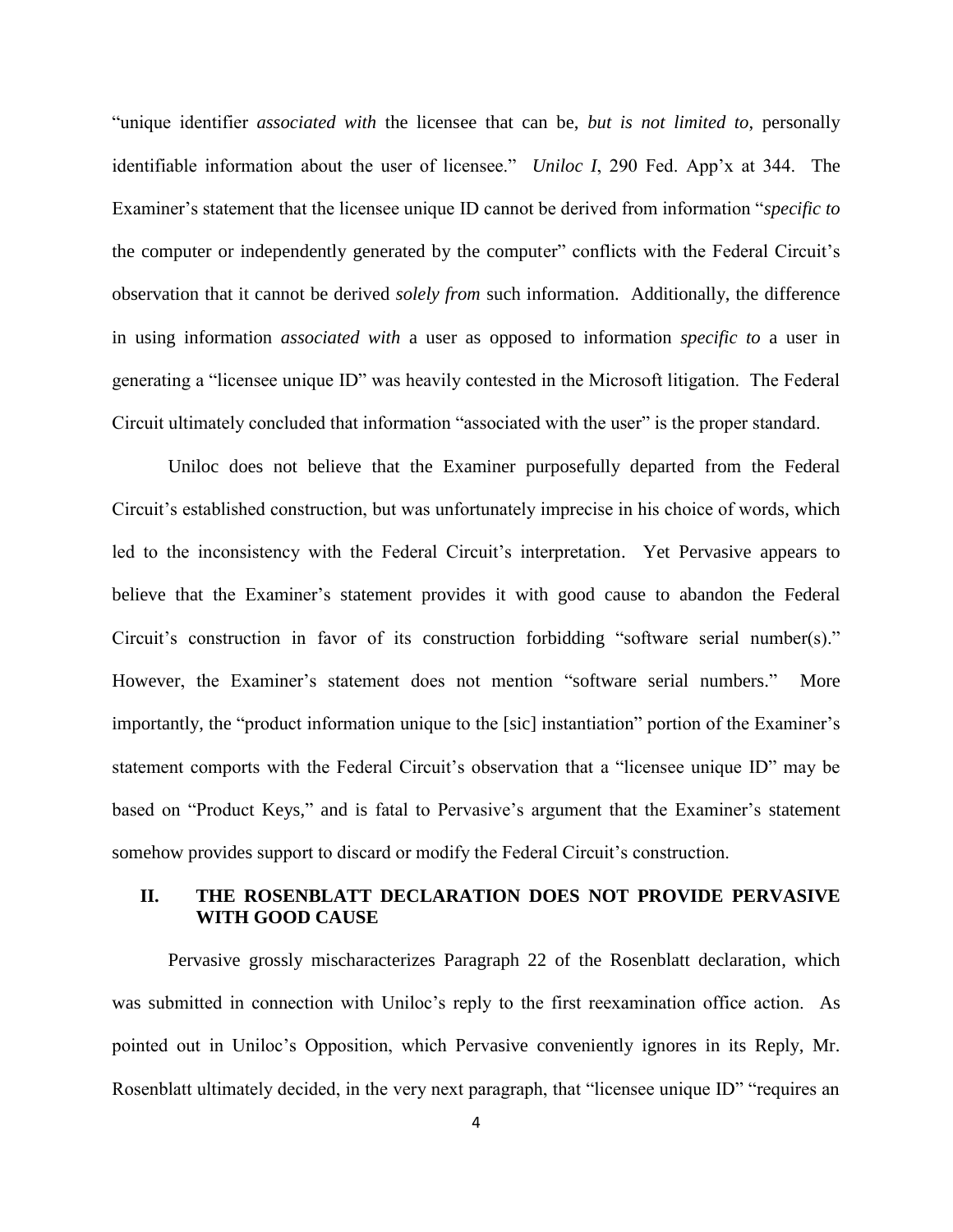identifier that is somehow associated with the licensee<sup>38</sup> - a position essentially identical to the construction affirmed by the Federal Circuit ("an identifier associated with a licensee"). Thus, Pervasive"s contention that Mr. Rosenblatt"s declaration "advocated a narrow claim construction of 'licensee unique  $ID$ <sup>" 9</sup> is patently false.

Further, Uniloc also pointed out that the Patent Office explicitly disregarded Mr. Rosenblatt's declaration. Pervasive fails to address this damaging fact. Furthermore, the Patent Office maintained its rejections after Uniloc"s first reply (of which the Rosenblatt declaration was part) underscoring the fact that the declaration did not contribute to the allowance of any claims and undermining Pervasive"s argument that it somehow bolsters its good cause argument.

Pervasive also states that "[o]ther examples exist in the Reexamination File History where Uniloc advocated a narrow claim construction of 'licensee unique ID."<sup>10</sup> Yet, Pervasive's Reply fails to provide any examples.

#### **III. PERVASIVE IS RESPONSIBLE FOR THE UNTIMELINESS OF ITS MOTION**

Pervasive is correct that Uniloc"s reading of the May 20, 2011 Memorandum Opinion requires Pervasive to have sought leave for its Motion earlier in the claim construction process. The reason is axiomatic. Pervasive essentially waited until the beginning of Uniloc"s claim construction briefing period to file its motion, forcing Uniloc to divert resources to oppose its belated motion, and leaving Uniloc to guess at the issues to be addressed in its opening claim construction brief. In accordance with the Court"s Docket Control Order, Uniloc has already submitted its opening claim construction brief and did not address Pervasive's proposed

l

 $8$  Exh. C (Dkt. No. 251-3) at  $\P$  23.

 $9^9$  Reply at p. 2.

 $^{10}$  Id.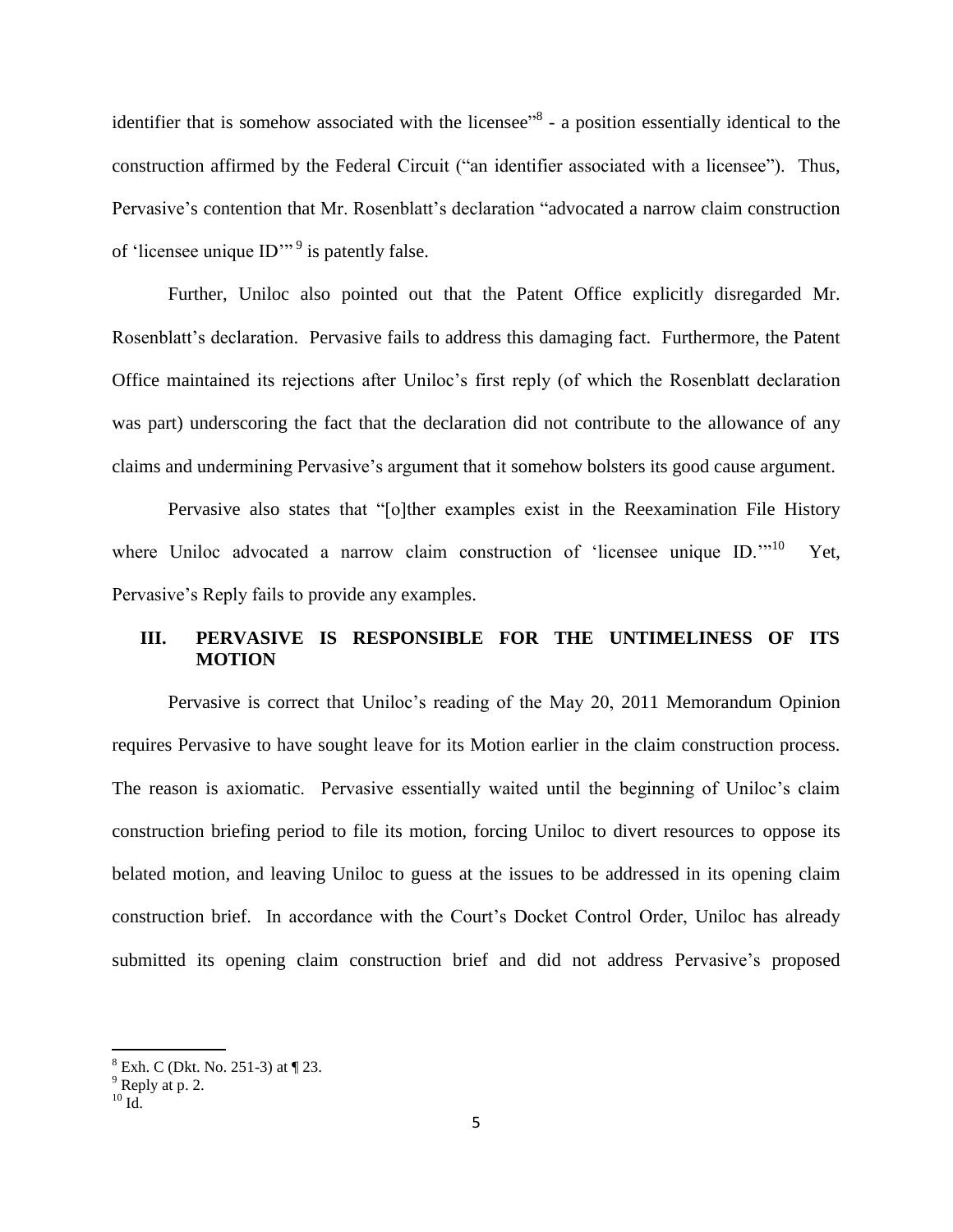reconstruction because the Court has not granted leave.<sup>11</sup> Uniloc would be prejudiced if leave were granted at this stage in the claim construction process.

Pervasive tries to deflect blame to Uniloc regarding the tendering of the Rosenblatt deposition. The Rosenblatt declaration was originally submitted to the Patent Office on November 29, 2010 and is characterized as "[un]persuasive" in the Office's second office action mailed January 18, 2011. Pervasive's Reply fails to explain why it waited months to locate or ask for the declaration. It was not until the afternoon of August 25, 2011, during the P.R. 4-2(c) meet and confer, that one of the Uniloc Defendants informed Uniloc that it was having trouble locating the declaration. Uniloc promptly provided a copy the following Monday morning.<sup>12</sup> Furthermore, Pervasive's August 25 letter to Uniloc, requesting Uniloc's position on reconstruing terms does not mention the declaration.<sup>13</sup> It is apparent that Pervasive intended to seek leave to re-construe terms before ever seeing the declaration. So any excuse based on the date Pervasive received the Rosenblatt declaration is suspect.

#### **IV. CONCLUSION**

Pervasive has not shown good cause for altering the Federal Circuit's affirmed construction for "licensee unique ID." Uniloc did not advocate for a different construction during the reexamination, and both the Examiner"s Reasons for Allowance and the Federal Circuit's observations contradict Pervasive's proposed construction. Thus, Uniloc respectfully requests that the Court deny Pervasive's motion to re-construe the term "licensee unique ID."

Dated: September 16, 2011 Respectfully Submitted:

/s/ Barry J. Bumgardner Edward R. Nelson, III Texas State Bar No. 00797142

l

 $11$  See Dkt. No. 257 at n. 3.

 $12$  Exh. E (copy of August 29, 2011 email transmitting Rosenblatt declaration).

 $13$  Exh. F (copy of August 25, 2011 letter from Chad D. Huston).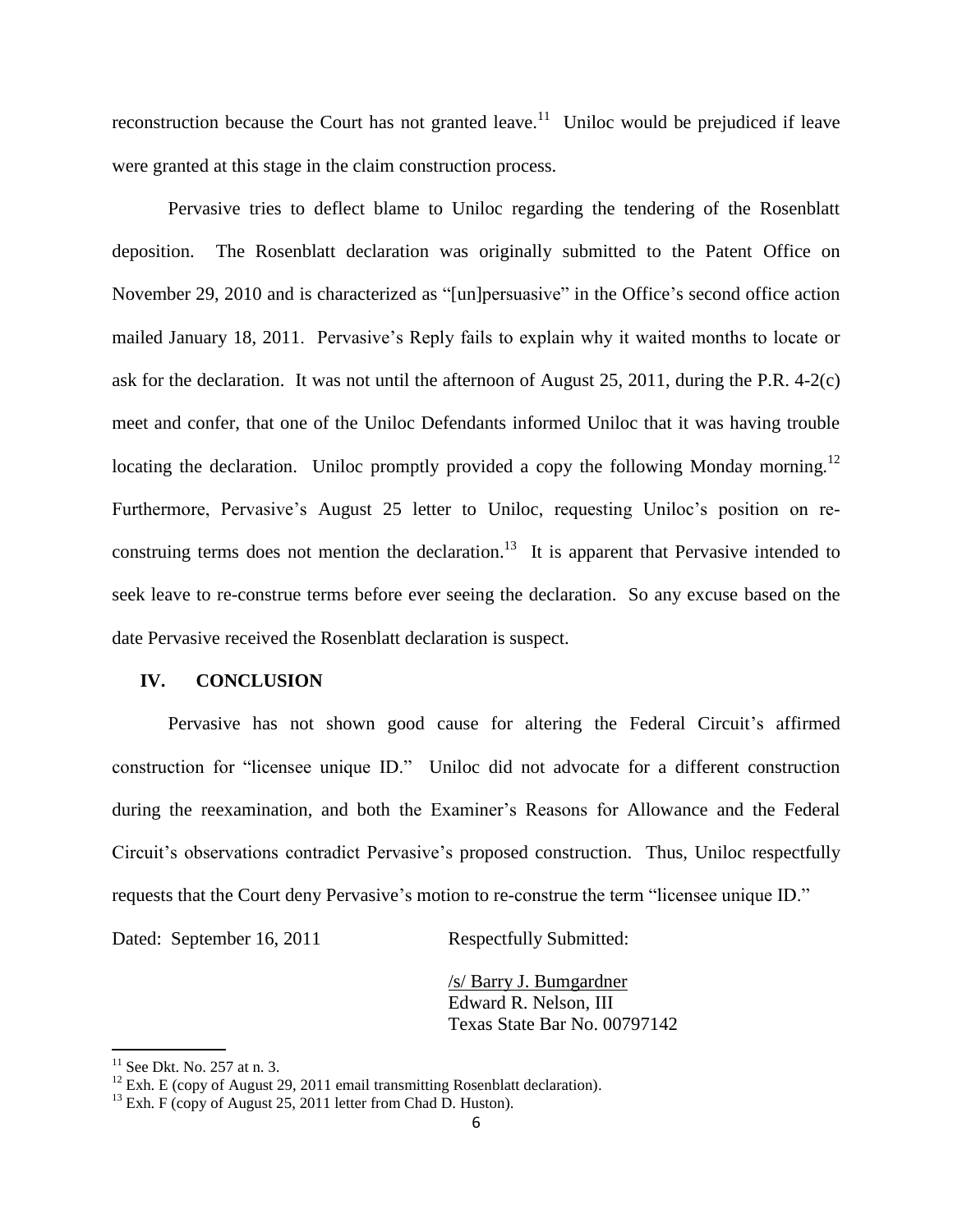Barry J. Bumgardner Texas State Bar No. 24041918 Steven W. Hartsell Texas State Bar No. 24040199 S. Brannon Latimer Texas State Bar No. 24060137 Jaime K. Olin Texas State Bar No. 24070363 **NELSON BUMGARDNER CASTO, P.C.** 3131 West  $7<sup>th</sup>$  Street, Suite 300 Fort Worth, Texas 76107 (817) 377-9111 (817) 377-3485 (fax) enelson@nbclaw.net barry@nbclaw.net shartsell@nbclaw.net blatimer@nbclaw.net jolin@nbclaw.net

T. John Ward, Jr. Texas State Bar No. 00794818 J. Wesley Hill Texas State Bar No. 24032294 **WARD & SMITH LAW FIRM**  111 West Tyler St. Longview, Texas 75601 Tel: (903) 757-6400 Fax: (903) 757-2323 jw@wsfirm.com wh@wsfirm.com

## **ATTORNEYS FOR PLAINTIFFS UNILOC USA, INC. AND UNILOC SINGAPORE PRIVATE LIMITED**